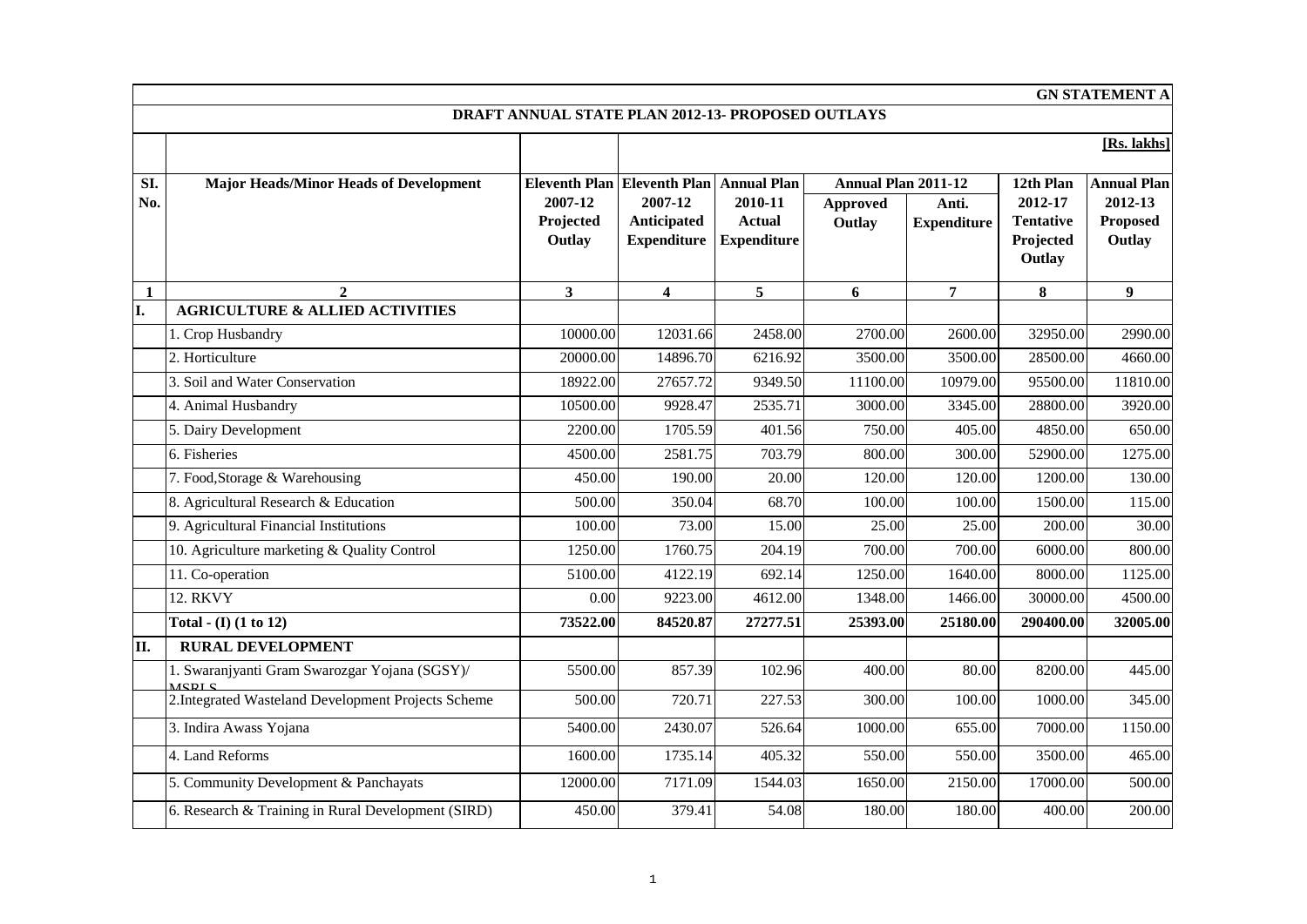| SI.          | <b>Major Heads/Minor Heads of Development</b>                                                   | Eleventh Plan Eleventh Plan Annual Plan |                                              |                                                | Annual Plan 2011-12 |                             | 12th Plan                                          | <b>Annual Plan</b>                   |
|--------------|-------------------------------------------------------------------------------------------------|-----------------------------------------|----------------------------------------------|------------------------------------------------|---------------------|-----------------------------|----------------------------------------------------|--------------------------------------|
| No.          |                                                                                                 | 2007-12<br>Projected<br>Outlay          | 2007-12<br>Anticipated<br><b>Expenditure</b> | 2010-11<br><b>Actual</b><br><b>Expenditure</b> | Approved<br>Outlay  | Anti.<br><b>Expenditure</b> | 2012-17<br><b>Tentative</b><br>Projected<br>Outlay | 2012-13<br><b>Proposed</b><br>Outlay |
| $\mathbf{1}$ | $\mathbf{2}$                                                                                    | 3 <sup>1</sup>                          | $\overline{\mathbf{4}}$                      | 5                                              | 6                   | 7                           | 8                                                  | 9                                    |
|              | 7 National Social Assistance Programme (NSAP)                                                   | 0.00                                    | 0.00                                         | 0.00                                           | 0.00                | 0.00                        | 25000.00                                           | 2080.00                              |
|              | 8. Special Rural Works Programmes including Chief<br>Minister's Special Rural Development Fund. | 28500.00                                | 29250.00                                     | 5850.00                                        | 5850.00             | 8030.00                     | 29250.00                                           | 5850.00                              |
|              | 9. Rashtriya Sam Vikas Yojana (RSVY)\ Backward<br>Regions Grant Fund (BRGF)                     | 7780.00                                 | 16282.79                                     | 3998.00                                        | 3901.00             | 3901.00                     | 20000.00                                           | 4500.00                              |
|              | 10. National Rural Employment Guarantee Programme                                               | 8000.00                                 | 11640.79                                     | 2750.00                                        | 4900.00             | 5500.00                     | 30000.00                                           | 4000.00                              |
|              | 11. Construction of Rural Roads Programme (CRRP)                                                | 0.00                                    | 1290.00                                      | 280.00                                         | 280.00              | 280.00                      | 1400.00                                            | 280.00                               |
|              | 12. Other Programmes :-                                                                         |                                         |                                              |                                                |                     |                             |                                                    |                                      |
|              | (a) Meghalaya Plantation/ Crops Spices Development                                              | 0.00                                    | 0.00                                         | 0.00                                           | 0.00                | 0.00                        | 6600.00                                            | 1000.00                              |
|              | (b) Bio fuel plantation                                                                         | 0.00                                    | 0.00                                         | 0.00                                           | 0.00                | 0.00                        | 3400.00                                            | 500.00                               |
|              | (c) Pine needle briquetting project                                                             | 0.00                                    | 0.00                                         | 0.00                                           | 0.00                | 0.00                        | 650.00                                             | 100.00                               |
|              | 13. Sampoorna Gram Rozgar Yojana (SGRY)                                                         | 10500.00                                | 386.36                                       | 0.00                                           | 0.00                | 0.00                        | 0.00                                               | 0.00                                 |
|              | $TOTAL - II (1 to 13)$                                                                          | 80230.00                                | 72143.75                                     | 15738.56                                       | 19011.00            | 21426.00                    | 153400.00                                          | 21415.00                             |
| Ш.           | <b>SPECIAL AREAS PROGRAMMES</b>                                                                 |                                         |                                              |                                                |                     |                             |                                                    |                                      |
|              | Border Area Development Programme                                                               | 18909.00                                | 11474.03                                     | 3515.92                                        | 2581.00             | 2728.00                     | 14000.00                                           | 2940.00                              |
|              | <b>TOTAL - III</b>                                                                              | 18909.00                                | 11474.03                                     | 3515.92                                        | 2581.00             | 2728.00                     | 14000.00                                           | 2940.00                              |
| IV.          | <b>WATER RESOURCES IRRIGATION &amp; FLOOD</b><br><b>CONTROL</b>                                 |                                         |                                              |                                                |                     |                             |                                                    |                                      |
|              | 1. Integrated Resource Water Management                                                         | 0.00                                    | 0.00                                         | $\boldsymbol{0}$                               | 2300.00             | 2300.00                     | 13000.00                                           | 8000.00                              |
|              | 2. Major and Medium Irrigation                                                                  | 1000.00                                 | 55.00                                        | 0.00                                           | 55.00               | 55.00                       | 350.00                                             | 55.00                                |
|              | 3. Minor Irrigation                                                                             | 17172.00                                | 27937.34                                     | 8704.00                                        | 9655.00             | 9655.00                     | 76000.00                                           | 10700.00                             |
|              | 4. Command Area Development                                                                     | 500.00                                  | 69.37                                        | 4.00                                           | 55.00               | 55.00                       | 350.00                                             | 100.00                               |
|              | 5. Flood Control                                                                                | 3300.00                                 | 1257.81                                      | 179.83                                         | 275.00              | 275.00                      | 2100.00                                            | 310.00                               |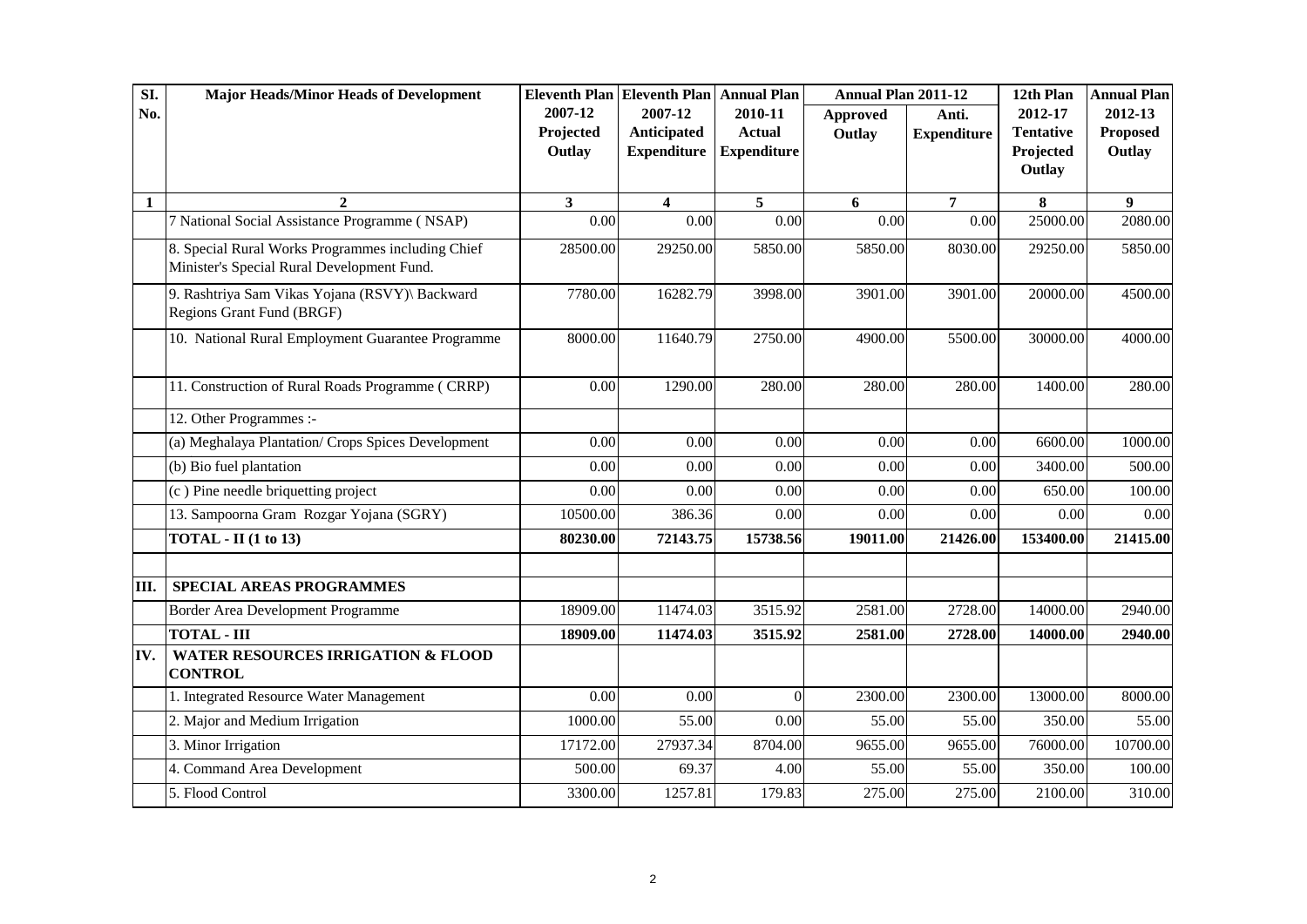| SI.  | <b>Major Heads/Minor Heads of Development</b>                          |           | <b>Eleventh Plan Eleventh Plan</b> | <b>Annual Plan</b> | Annual Plan 2011-12 |                    | 12th Plan           | <b>Annual Plan</b> |
|------|------------------------------------------------------------------------|-----------|------------------------------------|--------------------|---------------------|--------------------|---------------------|--------------------|
| No.  |                                                                        | 2007-12   | 2007-12                            | 2010-11            | <b>Approved</b>     | Anti.              | 2012-17             | 2012-13            |
|      |                                                                        | Projected | Anticipated                        | <b>Actual</b>      | Outlay              | <b>Expenditure</b> | <b>Tentative</b>    | <b>Proposed</b>    |
|      |                                                                        | Outlay    | <b>Expenditure</b>                 | <b>Expenditure</b> |                     |                    | Projected<br>Outlay | Outlay             |
|      |                                                                        |           |                                    |                    |                     |                    |                     |                    |
| 1    | $\mathbf{2}$                                                           | 3         | $\overline{\mathbf{4}}$            | 5                  | 6                   | 7                  | 8                   | 9                  |
|      | 6. Repair, Renovation & Restoration/ Small Multipurpose<br>Reservoirs. | 0.00      | 0.00                               | 0.00               | 500.00              | 500.00             | 7000.00             | 560.00             |
|      | 7. Water Harvesting                                                    | 0.00      | 0.00                               | 0.00               | 0.00                | 0.00               | 5000.00             | 0.00               |
|      | $TOTAL - IV (1 to 7)$                                                  | 21972.00  | 29319.52                           | 8887.83            | 12840.00            | 12840.00           | 103800.00           | 19725.00           |
| V.   | <b>ENERGY</b>                                                          |           |                                    |                    |                     |                    |                     |                    |
|      | 1. Power                                                               | 105788.00 | 199845.33                          | 51237.59           | 56142.00            | 56142.00           | 363500.00           | 57400.00           |
|      | 2. Non-conventional Sources of Energy                                  | 1200.00   | 656.64                             | 132.00             | 220.00              | 220.00             | 2400.00             | 460.00             |
|      | 3. Integrated Rural Energy Programme                                   | 900.00    | 669.93                             | 140.00             | 220.00              | 220.00             | 2000.00             | 250.00             |
|      | 4. Village Electrification (MNES Special Scheme)                       | 600.00    | 170.68                             | 50.00              | 50.00               | 50.00              | 100.00              | 60.00              |
|      | $TOTAL - V (1 to 4)$                                                   | 108488.00 | 201342.58                          | 51559.59           | 56632.00            | 56632.00           | 368000.00           | 58170.00           |
| VI.  | <b>INDUSTRY &amp; MINERALS</b>                                         |           |                                    |                    |                     |                    |                     |                    |
|      | 1. Village & Small Enterprises                                         | 4900.00   | 2885.18                            | 665.09             | 800.00              | 800.00             | 5100.00             | 1520.00            |
|      | 2. Sericulture & Weaving                                               | 6400.00   | 5592.11                            | 1788.19            | 1200.00             | 1200.00            | 13000.00            | 1960.00            |
|      | 3. Other Industries (Other than VSE)                                   | 15400.00  | 11856.51                           | 3565.37            | 2040.00             | 1946.00            | 8800.00             | 1300.00            |
|      | 4. Minerals                                                            | 2350.00   | 1691.24                            | 379.76             | 500.00              | 1164.00            | 2400.00             | 350.00             |
|      | TOTAL - $(VI)$ (1 to 4)                                                | 29050.00  | 22025.04                           | 6398.41            | 4540.00             | 5110.00            | 29300.00            | 5130.00            |
|      |                                                                        |           |                                    |                    |                     |                    |                     |                    |
| VII. | <b>TRANSPORT</b>                                                       |           |                                    |                    |                     |                    |                     |                    |
|      | 1. Roads and Bridges                                                   | 158662.00 | 101371.00                          | 25483.53           | 27550.00            | 28124.00           | 190000.00           | 27865.00           |
|      | 2. Road Transport                                                      | 3200.00   | 1575.00                            | 300.00             | 300.00              | 300.00             | 2400.00             | 350.00             |
|      | 3. Other Transport Services                                            | 500.00    | 6476.44                            | 7.70               | 1100.00             | 1300.00            | 12100.00            | 1850.00            |
|      | <b>TOTAL - (VII) (1 to 3)</b>                                          | 162362.00 | 109422.44                          | 25791.23           | 28950.00            | 29724.00           | 204500.00           | 30065.00           |
|      | <b>VIII SCIENCE, TECHNOLOGY &amp; ENVIRONMENT</b>                      |           |                                    |                    |                     |                    |                     |                    |
|      | 1. Scientific Research (including $S & T$ )                            | 1500.00   | 1188.15                            | 246.54             | 335.00              | 335.00             | 3650.00             | 975.00             |
|      | 2. Bio-technology                                                      | 0.00      | 0.00                               | 0.00               | 0.00                | 0.00               | 0.00                | 0.00               |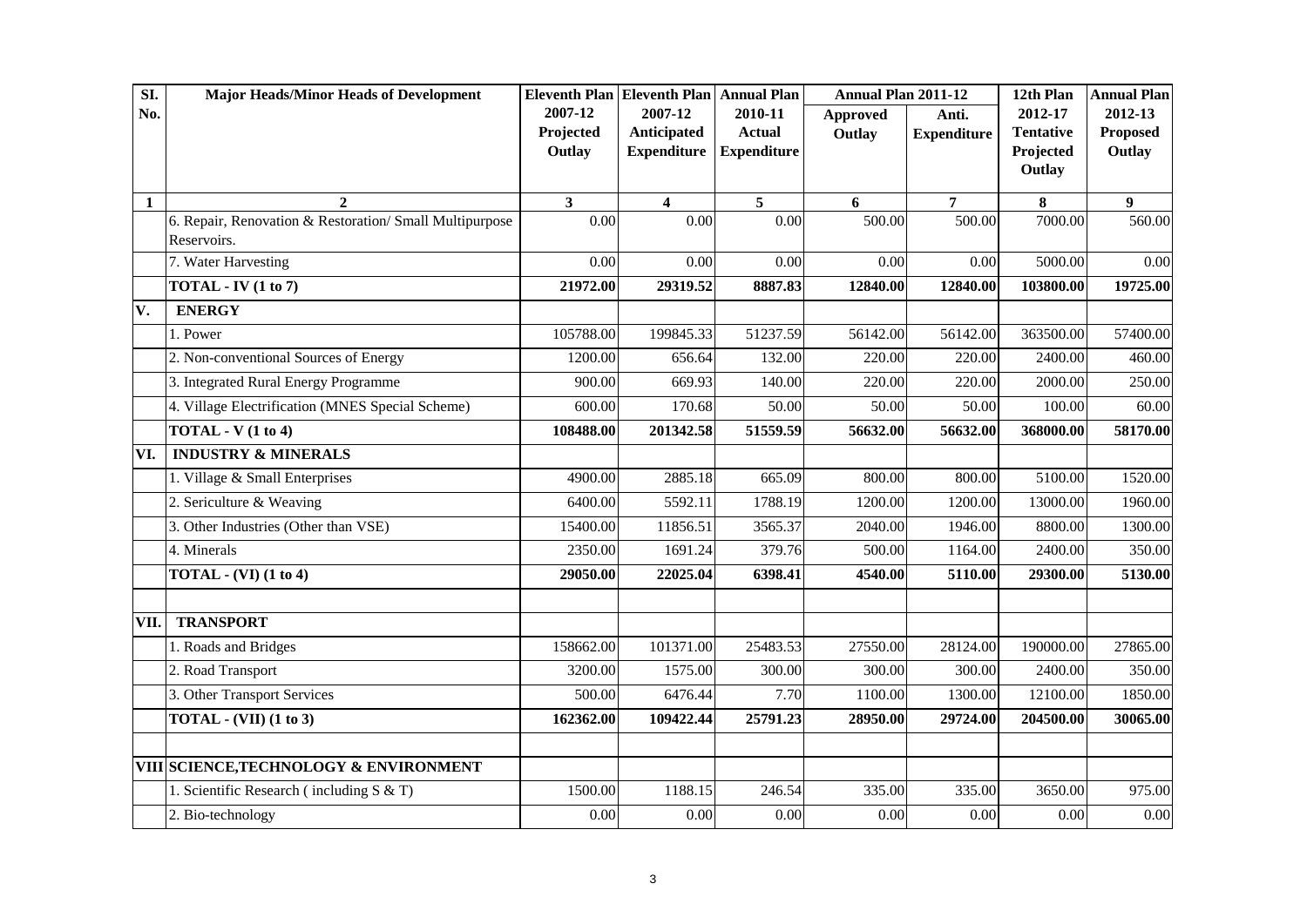| SI. | <b>Major Heads/Minor Heads of Development</b>            |                      | Eleventh Plan Eleventh Plan Annual Plan |                          | <b>Annual Plan 2011-12</b> |                             | 12th Plan                   | <b>Annual Plan</b>         |
|-----|----------------------------------------------------------|----------------------|-----------------------------------------|--------------------------|----------------------------|-----------------------------|-----------------------------|----------------------------|
| No. |                                                          | 2007-12<br>Projected | 2007-12<br><b>Anticipated</b>           | 2010-11<br><b>Actual</b> | <b>Approved</b><br>Outlay  | Anti.<br><b>Expenditure</b> | 2012-17<br><b>Tentative</b> | 2012-13<br><b>Proposed</b> |
|     |                                                          | Outlay               | <b>Expenditure</b>                      | <b>Expenditure</b>       |                            |                             | Projected                   | Outlay                     |
|     |                                                          |                      |                                         |                          |                            |                             | Outlay                      |                            |
| 1   | $\overline{2}$                                           | 3                    | 4                                       | 5                        | 6                          | 7                           | 8                           | 9                          |
|     | 3. GIS and Geo-Spatial technology                        | 0.00                 | 0.00                                    | 0.00                     | 0.00                       | 0.00                        | 0.00                        | 0.00                       |
|     | 4. Information Technology & E-Governance                 | 6307.00              | 3387.72                                 | 849.30                   | 1300.00                    | 1300.00                     | 8850.00                     | 1710.00                    |
|     | 5. Ecology & Environment                                 | 700.00               | 445.74                                  | 66.85                    | 135.00                     | 135.00                      | 1000.00                     | 160.00                     |
|     | 6. Forestry & Wildlife                                   | 16000.00             | 16361.39                                | 3435.87                  | 4250.00                    | 3970.00                     | 32600.00                    | 7875.00                    |
|     | TOTAL - $(VIII)$ (1 to 6)                                | 24507.00             | 21383.00                                | 4598.56                  | 6020.00                    | 5740.00                     | 46100.00                    | 10720.00                   |
|     |                                                          |                      |                                         |                          |                            |                             |                             |                            |
| IX. | <b>GENERAL ECONOMIC SERVICES</b>                         |                      |                                         |                          |                            |                             |                             |                            |
|     | 1. Secretariat Economic Services                         | 3100.00              | 6635.91                                 | 456.68                   | 4292.00                    | 4292.00                     | 60000.00                    | 8950.00                    |
|     | 2. Census, Surveys & Statistics                          | 1400.00              | 977.24                                  | 220.00                   | 250.00                     | 250.00                      | 1500.00                     | 135.00                     |
|     | 3. Voluntary Action Fund                                 | 600.00               | 730.00                                  | 80.00                    | 500.00                     | 500.00                      | 2500.00                     | 500.00                     |
|     | 4. Integrated Basin Dev. Project cum Livelihood          |                      |                                         |                          |                            |                             |                             |                            |
|     | a) Programme Management (including Units)                | 0.00                 | 3500.00                                 | 1500.00                  | 2000.00                    | 2000.00                     | 10000.00                    | 2000.00                    |
|     | b) Meghalaya Integrated Rural Development Programme      | 0.00                 | 0.00                                    | 0.00                     | 0.00                       | 0.00                        | 75000.00                    | 5000.00                    |
|     | c) Missions under the Integrated Basin & Livelihood      | 0.00                 | 4000.00                                 | 0.00                     | 6875.00                    | 4000.00                     | 300000.00                   | 6025.00                    |
|     | d) Institute of Entrepreneurship                         | 0.00                 | 1500.00                                 | 0.00                     | 1500.00                    | 1500.00                     | 5000.00                     | 1000.00                    |
|     | e) Institute of Governance                               | 0.00                 | 1500.00                                 | 0.00                     | 1500.00                    | 1500.00                     | 5000.00                     | 1000.00                    |
|     | f) Institute of Natural Resources                        | 0.00                 | 500.00                                  | 0.00                     | 500.00                     | 500.00                      | 5000.00                     | 1000.00                    |
|     | g) Trade Promotion                                       | 0.00                 | 0.00                                    | 0.00                     | 0.00                       | 0.00                        | 7000.00                     | 500.00                     |
|     | h) Convergence under Basin Development/ MGNREGA          | 0.00                 | 1950.00                                 | 0.00                     | 1950.00                    | 1950.00                     | 15000.00                    | 4050.00                    |
|     | i) Financial Inclusion Initiative for the rural poor and | 0.00                 | 3000.00                                 | 1500.00                  | 1500.00                    | 1500.00                     | 17000.00                    | 1500.00                    |
|     | j) Infrastructure Development                            | 0.00                 | 100.00                                  | 0.00                     | 100.00                     | 0.00                        | 52000.00                    | 15000.00                   |
|     | 5. Livelihood Improvement Project for the Himalayas      | 11000.00             | 9667.00                                 | 3500.00                  | 3100.00                    | 3100.00                     | 0.00                        | 445.00                     |
|     | 6. Meghalaya State Employment Promotion Mission          | 0.00                 | 0.00                                    | 0.00                     | 0.00                       | 0.00                        | 7000.00                     | 1100.00                    |
|     | 7. Tourism                                               | 3500.00              | 4221.29                                 | 991.32                   | 1600.00                    | 1835.00                     | 15000.00                    | 1950.00                    |
|     | 8. Civil Supplies                                        | 1300.00              | 622.87                                  | 149.11                   | 150.00                     | 150.00                      | 850.00                      | 125.00                     |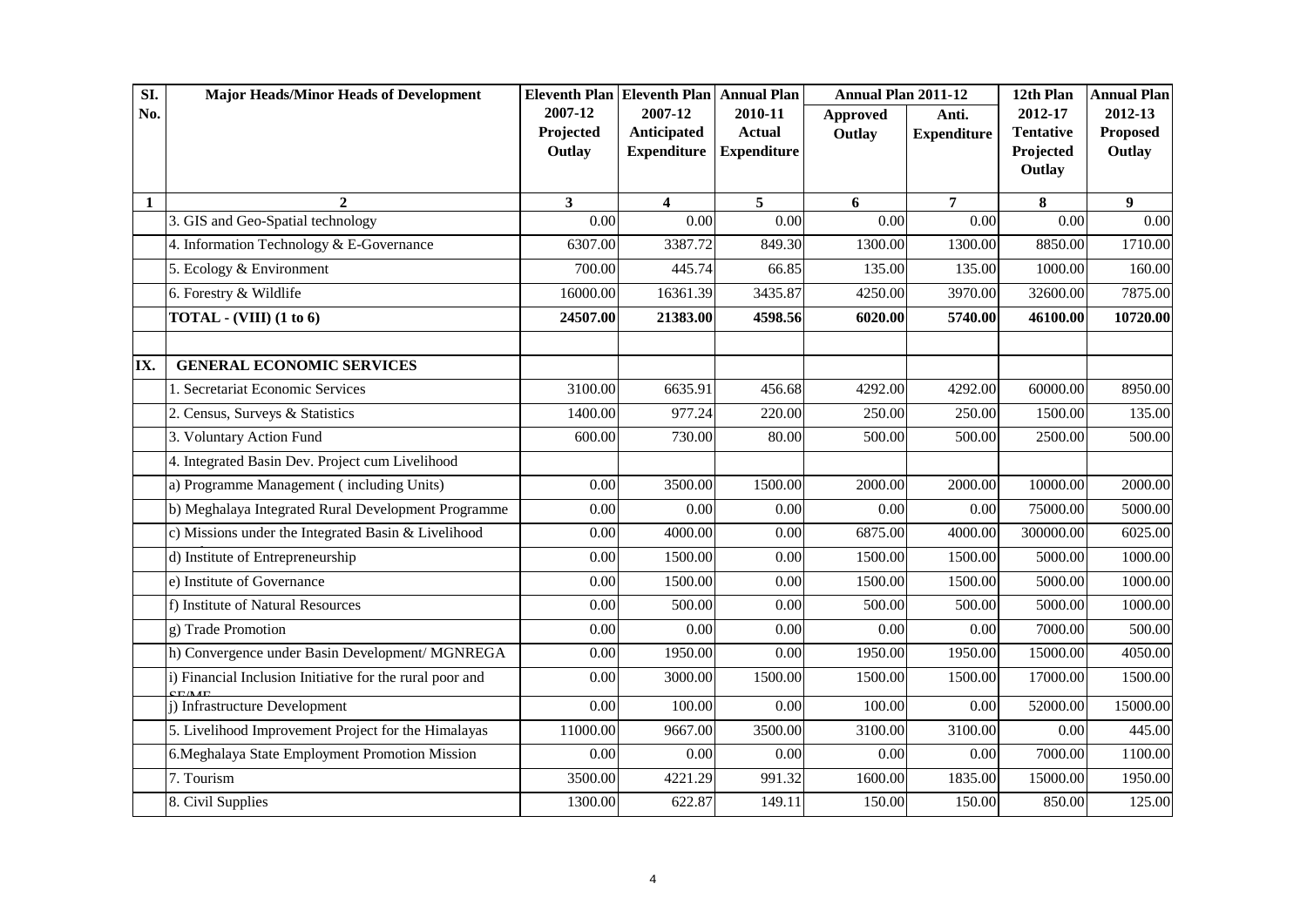| SI. | <b>Major Heads/Minor Heads of Development</b>           |           | Eleventh Plan Eleventh Plan Annual Plan |                    | Annual Plan 2011-12 |                    | 12th Plan        | <b>Annual Plan</b> |
|-----|---------------------------------------------------------|-----------|-----------------------------------------|--------------------|---------------------|--------------------|------------------|--------------------|
| No. |                                                         | 2007-12   | 2007-12                                 | 2010-11            | <b>Approved</b>     | Anti.              | 2012-17          | 2012-13            |
|     |                                                         | Projected | Anticipated                             | <b>Actual</b>      | Outlay              | <b>Expenditure</b> | <b>Tentative</b> | <b>Proposed</b>    |
|     |                                                         | Outlay    | <b>Expenditure</b>                      | <b>Expenditure</b> |                     |                    | Projected        | Outlay             |
|     |                                                         |           |                                         |                    |                     |                    | Outlay           |                    |
| 1   | $\mathbf{2}$                                            | 3         | $\overline{\mathbf{4}}$                 | 5                  | 6                   | 7                  | 8                | 9                  |
|     | 9. Aids to District Council                             | 4000.00   | 1190.52                                 | 449.52             | 360.00              | 191.00             | 2800.00          | 415.00             |
|     | 10. Weights & Measures                                  | 400.00    | 320.04                                  | 74.80              | 85.00               | 85.00              | 550.00           | 70.00              |
|     | 11. District Innovation Fund                            | 0.00      | 350.00                                  | 0.00               | 350.00              | 350.00             | 0.00             | 0.00               |
|     | 12. Construction of fishery ponds, etc                  | 0.00      | 3240.00                                 | 3240.00            | 0.00                | 0.00               | 0.00             | 0.00               |
|     | 13. Hospitality, BPO, IT, ITEs, Sericulture, Handloom & | 0.00      | 700.00                                  | 200.00             | 500.00              | 500.00             | 0.00             | 0.00               |
|     | TOTAL - $(IX)$ $(1 to 14)$                              | 25300.00  | 44704.87                                | 12361.43           | 27112.00            | 24203.00           | 581200.00        | 50765.00           |
|     |                                                         |           |                                         |                    |                     |                    |                  |                    |
| X.  | <b>SOCIAL SERVICES</b>                                  |           |                                         |                    |                     |                    |                  |                    |
|     | 1. General Education                                    | 85000.00  | 71755.19                                | 17109.38           | 20340.00            | 20950.00           | 300000.00        | 20800.00           |
|     | 2. Technical Education                                  | 30629.00  | 2424.03                                 | 321.40             | 1246.00             | 1246.00            | 10000.00         | 1200.00            |
|     | 3. Sports & Youth Services                              | 12000.00  | 8061.56                                 | 1669.77            | 2185.00             | 2185.00            | 17000.00         | 5075.00            |
|     | 4. Art & Culture                                        | 6000.00   | 6569.32                                 | 804.00             | 3425.00             | 3670.00            | 18000.00         | 4350.00            |
|     | <b>Sub-Total - Education</b>                            | 133629.00 | 88810.10                                | 19904.55           | 27196.00            | 28051.00           | 345000.00        | 31425.00           |
|     | 5. Medical & Public Health                              | 63381.00  | 53193.03                                | 14036.68           | 17300.00            | 16800.00           | 196000.00        | 19000.00           |
|     | 6. Water Supply & Sanitation                            | 58099.00  | 39326.15                                | 8105.93            | 11900.00            | 11900.00           | 120000.00        | 26050.00           |
|     | 7.Housing                                               | 12148.00  | 3505.05                                 | 687.83             | 800.00              | 800.00             | 5400.00          | 800.00             |
|     | 8. Police Housing                                       | 1000.00   | 1546.91                                 | 382.00             | 500.00              | 500.00             | 3900.00          | 575.00             |
|     | 9. Urban Development                                    | 32166.00  | 33088.56                                | 3109.50            | 16250.00            | 17212.00           | 137000.00        | 29400.00           |
|     | 10. Information & Publicity                             | 3000.00   | 3120.05                                 | 925.73             | 1200.00             | 1200.00            | 6000.00          | 900.00             |
|     | 11. Development of SCs, STs & OBCs                      | 150.00    | 86.99                                   | 20.00              | 20.00               | 20.00              | 200.00           | 25.00              |
|     | 12. Labour & Labour Welfare                             | 500.00    | 520.20                                  | 131.68             | 200.00              | 200.00             | 1000.00          | 150.00             |
|     | 13. Employment, Craftsmen & Training                    | 4101.00   | 2111.97                                 | 351.49             | 1105.00             | 950.00             | 5500.00          | 870.00             |
|     | 14. MSEPC                                               | 0.00      | 500.00                                  | 0.00               | 500.00              | 500.00             | 0.00             | 0.00               |
|     | 15. Social Welfare                                      | 8250.00   | 10716.99                                | 2222.38            | 3700.00             | 3625.00            | 8600.00          | 1980.00            |
|     | 16. Women & Child Development                           | 750.00    | 1507.93                                 | 407.81             | 660.00              | 660.00             | 2800.00          | 760.00             |
|     | 17. Nutrition                                           | 31000.00  | 6058.59                                 | 803.53             | 1250.00             | 1250.00            | 9800.00          | 1430.00            |